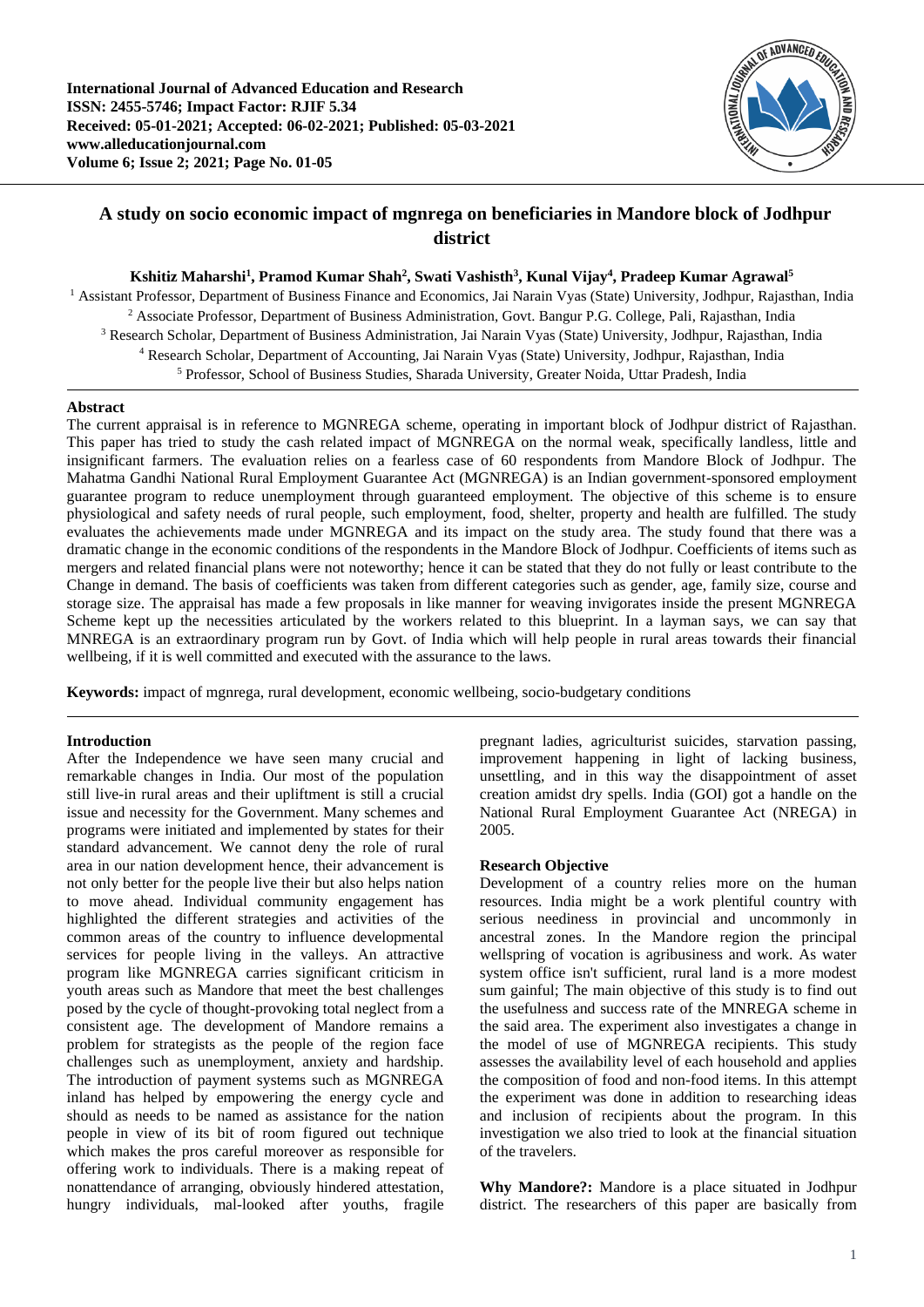Jodhpur district and nearby areas hence, they chose the area where it is easier to study the MGNREGA scheme. Although Mandore is an important block of Jodhpur and an ancestral area. Through the study of MGNREGA Samiksha report, it has been confirmed that the show of this program is amazing in the Mandore region. The record for human development in the Mandore region has always been very low. Mandore is where the migration of the biggest problem took place and govt. ensure that MGNREGA achieves its objectives.

### **Research Methodology**

To hold any test, there is a need for a rational process and to find the most visible strategy for each test. There is also a need strategy for any test that establishes the determination of universal or individual shipping testing, the use of appropriate testing tools and processes. Satisfaction of test sites follows a process that will be used to investigate and report planning.

**Research Design:** -Research Design alludes to design or an outline of an inquiry proposition. It includes a progression of earlier choice that is taken together and gives a plan to chief a pursuit report. As various Rural Gram Panchayats

will be secured inside the investigation, so it'll be by and large a self-announced review and exploration configuration to direct the examination are getting the chance to be an overview plan.

#### **Sources of Data**

There are two types of data to study any problem. They are primary data and secondary data. In this study, primary and secondary data will be used for data integration. Systematic research was used as an important source of data collection to complete the study. The poll contains various sections. Annual reports, Library research (articles, diaries, textbooks, information resources etc.) will be used as an optional hotspot for data collection.

#### **Socio-economic factors for MGNREGA beneficiaries**

Participation in MGNREGA relies on different credits which thusly are basically represented by financial elements. Financial factors, for example, age, sexproportion and piece of the family, family size, monetary classification and social gathering assume a significant function in the overarching pounding destitution in the investigation zone. The financial states of respondents were investigated and introduced in the accompanying table 1

|       |                          | <b>THEIR TO BOOTH COMMUNICATION IN THE INTERNATIONAL DURICITY INTO THE INTERNATION</b> |                  |                 |
|-------|--------------------------|----------------------------------------------------------------------------------------|------------------|-----------------|
| S.No. | <b>Characteristics</b>   | Category                                                                               | <b>Frequency</b> | Percent $(\% )$ |
|       |                          | Young (18-30)                                                                          | 4                | 6.67            |
| 1.    | Age                      | Middle (31-50)                                                                         | 43               | 71.67           |
|       |                          | $Old \left( >50 \right)$                                                               | 13               | 21.67           |
| 2.    | Gender                   | Male Female                                                                            | 1941             | 31.67 68.33     |
|       |                          | Illiterate                                                                             | 44               | 73.33           |
| 3.    | <b>Education</b> level   | Primary school                                                                         | 10               | 16.67           |
|       |                          | Middle school                                                                          | 5                | 8.33            |
|       |                          | High school                                                                            |                  | 1.67            |
|       |                          | Low (less than $3$ )                                                                   | 5                | 8.33            |
| 4.    | Family size              | Medium $(4 \text{ to } 6)$                                                             | 25               | 41.67           |
|       |                          | Large (more than $6$ )                                                                 | 30               | 50              |
| 5.    | <b>Economic Category</b> | <b>APL BPL</b>                                                                         | 34 26            | 56.6743.33      |
|       |                          | Landless farmers                                                                       | 6                | 10              |
| 6.    |                          | Marginal farmers $(=3.0$ hec)                                                          | 25               | 41.67           |
|       | Land holding             | Small farmers (1.0-2.0 hec)                                                            | 23               | 38.33           |
|       |                          | Medium farmers $(2.0 > = 3.0$ hec)                                                     | 6                | 10              |

**Table 1:** Socio-economic Profiles of the MGNREGA Beneficiaries

From the above data research, it can easily be seen that the level of female professionals is imminent. 70% of exemplary families. It shows that this program offers a great deal of value to women professionals. As indicated in the Program Policy, you are eligible.

#### **Impact of MGNREGA on Socio-economic Conditions of Beneficiaries**

The merged effect of additional work made by MGNREGA and the comprehensive advancement of pay in both MGNREGA and creating work had ended up essential updates in the yearly per capita pay of beneficiaries. The yearly piece is around 23500 Rs and the yearly per capita pay of the beneficiaries had widened. The relating changes considering non-beneficiaries showed a near model; at any rate these advancements were found immaterial. The changes in yearly per capita compensation and month-tomonth per capita use on food use were same path in the two beneficiaries and no recipients. The rate increase in yearly per capita pay and month-to-month per capita use on food

usage was fundamentally same by judiciousness of beneficiaries, at any rate for non-beneficiaries, the progression in month-to-month per capita use on food use was not as much as that in yearly per capita pay. Monthly individual use of beneficiaries was so widespread, that the corresponding changes of beneficiaries were not significant. Changes in non-food consumption per capita diet, individual assessment of total assets and annual clinical concept costs were found to be insignificant at a median level of 5% in both nuclear family programs. Youth planning was given top priority by the beneficiaries and a significant piece of compensation was needed for it. Annual use of carrying each child if there is to be an extended beneficiary event. Instead, segregation of non-beneficiary spending at any time was at a higher level than that of beneficiaries. The individual assets of the beneficiaries' experience have almost been expanded in 2019-20 over 2018-19. The relating changes for non-beneficiaries were widened. The degree of brilliant duty regarding beneficiaries had lessened in 2019-20 more than 2018-19 and again decreased in 2009-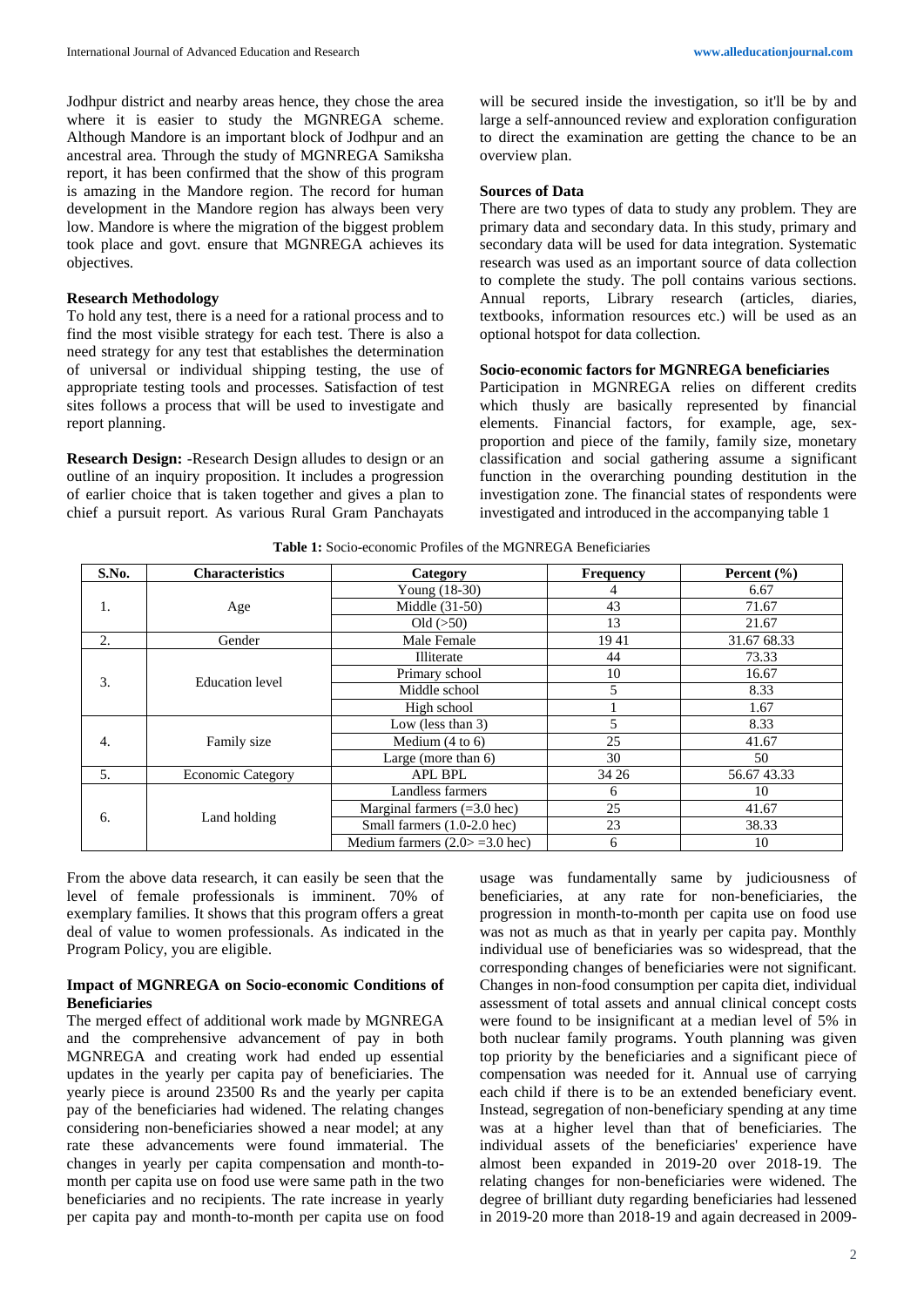10, yet it has made record of no recipients in 2019-20 more than 2018-19, which is the main central change for the condition non-beneficiaries among the nine variables.

**Table 2:** Caste wise list and Gender wise list of workers in Mandore

|                                                  | Registered | SC. | SТ | <b>Others</b> |  | <b>Men Women</b>                                        |
|--------------------------------------------------|------------|-----|----|---------------|--|---------------------------------------------------------|
| FamilyPersonFamilyPersonFamilyPersonFamilyPerson |            |     |    |               |  |                                                         |
|                                                  |            |     |    |               |  | 34498 91188 6538 17248 888 2221 27072 71719 46423 44765 |

**Source:** https://mnregaweb2.nic.in/netnrega/homestciti.aspx

From the above table it can be seen that out of the total

number of families registered under this scheme only 18.95% are from Scheduled Caste category and only 2.57% are from Scheduled Tribe category. From the above table it can also be seen that out of the total number of persons registered under this scheme only 18.91% are from Scheduled Caste category and only 2.43% are from Scheduled Tribe category. However, Men and Women hold approximately equal percentage among the total number of employees registered.

| Table 3: Registered workers with Aadhar Card and Bank Account |  |  |  |  |
|---------------------------------------------------------------|--|--|--|--|
|---------------------------------------------------------------|--|--|--|--|

| <b>Total</b> | <b>With Aadhar</b><br>No. | Verify<br>Aadhar | No.   | MIS | Without Aadhar   With EID in   With Aadhar No. and Post Office   With Aadhar No. and Bank<br>Account | Account |
|--------------|---------------------------|------------------|-------|-----|------------------------------------------------------------------------------------------------------|---------|
| 74131        | 35817                     | 24270            | 38314 |     | 683                                                                                                  | 3057    |

**Source:** https://mnregaweb2.nic.in/netnrega/homestciti.aspx

From the above table it can be seen that out of the total number of registered workers under this scheme nearly 48.31% are persons with Aadhar number while out of this 67.76% are verified also. This states the major problem as it has been seen that some officers claim wages of workers which even does not exist. Only 41.24% have their Bank Account which is also alarming situation as cash payment needs to be discouraged.

**Table 4:** Month wise data of persons and families registered under MGNREGA in Mandore Block

| <b>Category</b>                                                        | April | Mav         | June                 | July | August | September | <b>October</b> | <b>November</b> | <b>December</b> | <b>January</b> | February | <b>March</b> |
|------------------------------------------------------------------------|-------|-------------|----------------------|------|--------|-----------|----------------|-----------------|-----------------|----------------|----------|--------------|
| Families                                                               | 12019 |             | 12014   11007   9210 |      | 3872   | 2564      | .647           | 1750            | 3336            | 5886           | 10206    | 6582         |
| Persons                                                                |       | 13592 13357 | '   12162   10271    |      | 4346   | 2869      | 1846           | 2020            | 3600            | 6565           | 1673     | 7373         |
| Compas bitur //www.com -10 str.to/without -1 line -1 line -1 little -2 |       |             |                      |      |        |           |                |                 |                 |                |          |              |

**Source:** https://mnregaweb2.nic.in/netnrega/homestciti.aspx

The above table shows the month wise turn-up of laborers and families for MGNREGA in the Mandore Block which

needs to be encouraged at panchayats levels.

|  | Table 5: Data on Households registered, Job Cards Issued along with photos |  |  |
|--|----------------------------------------------------------------------------|--|--|
|  |                                                                            |  |  |

|        | <b>HHs Registered</b> |       | <b>Job cards Issued</b> | <b>Job Card Permanently</b> | <b>Workers Registered</b> |                   | <b>Workers</b> with<br>$A/C$ Nos. |      | JC with HHs-<br>photos |               | <b>Workers</b><br><b>Photo</b> |      |
|--------|-----------------------|-------|-------------------------|-----------------------------|---------------------------|-------------------|-----------------------------------|------|------------------------|---------------|--------------------------------|------|
| Total  | Tagged as<br>deleted  | Total | Tagged as<br>deleted    | <b>Deleted</b>              | Total                     | Tagged as deleted | No                                | %    | No                     | $\frac{0}{6}$ | No                             | $\%$ |
| 33290  | 3568                  | 31668 | 3440                    | ∸                           | 88165                     | 16557             | 38837                             | 54.2 | 24404                  | 82.1          | 576                            | 2.20 |
| $\sim$ |                       |       |                         | $\cdots$                    |                           |                   |                                   |      |                        |               |                                |      |

**Source:**https://mnregaweb2.nic.in/Netnrega/citizen\_html/demregister.aspx

The above table shows the number of Households registered and deleted during the FY 2020-21 along with the Job Cards issued and deleted during the year. It is good to see that 82.1% of job cards carry photographs which means that chances of corruption are very less and this scheme will benefit more number of persons

**Table 6:** Assets Created through MGNREGA Programme

| S.No. | <b>Primary Assets</b>                        | No of projects under the category |
|-------|----------------------------------------------|-----------------------------------|
|       | Drought proofing                             |                                   |
| 2.    | gravel road                                  | 18                                |
| 3.    | Individual work                              |                                   |
| 4.    | Nrega PS Mandore                             |                                   |
| 5.    | renovation of water bodies                   | 26                                |
| 6.    | Water harvesting                             |                                   |
| 7.    | <b>IAY Houses</b>                            | 13                                |
| 8.    | Construction of PMAY-G House for Individuals |                                   |

**Source:** https://mnregaweb2.nic.in/netnrega/asset\_report\_dtl.aspx

The above table shows that the MGNREGA scheme helps in overall development of infrastructural facilities of the Mandore block along with development and improvement in

socio economic conditions of inhabitants of Mandore Block. Major work includes Renovation of water bodies and construction of IAY houses.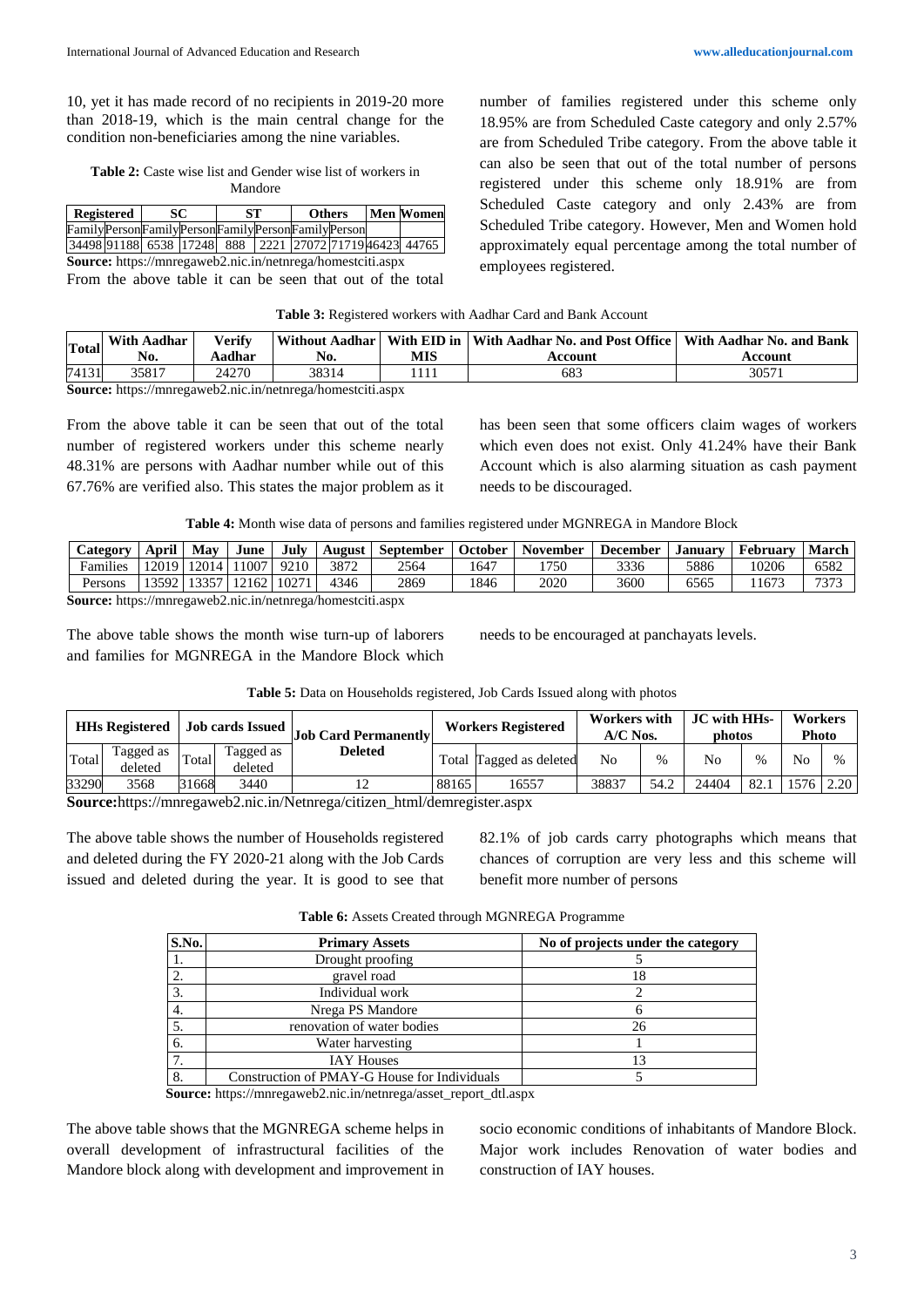| S. No. | <b>Ouestions</b>                                                     | Yes                    | N <sub>0</sub> |
|--------|----------------------------------------------------------------------|------------------------|----------------|
|        | Do you know about MGNREGA's government program?                      | 47                     | 23             |
| 2.     | Do you have a work card?                                             | 60                     |                |
| 3.     | Are you having trouble getting a work card?                          | $\Omega$               | 60             |
| 4.     | Do you have a bank / postal account related to MGNREGA?              | 60                     |                |
| 5.     | Are you involved in MGNREGA planning?                                | 49                     |                |
| 6.     | Did you get a job that didn't suit you?                              | 52                     | ŏ              |
| 7.     | If yes, how many days did you apply?                                 | At least 15 to 20 Days |                |
| 8.     | Did you get 100 days of guaranteed employment under MGNREGA?         | 26                     | 34             |
| 9.     | Do you feel an increase in your income and expenses, due to MGNREGS? | 44                     | 16             |
| 10.    | Has MGNREGA improved the status of women in your home?               | 52                     |                |
| 11.    | Has MGNREGA reduced unemployment?                                    | 55                     |                |
| 12.    | Do you get unemployment benefits?                                    |                        | 60             |
| 13.    | Will MGNREGS add general infrastructure and goods to your area?      | 49                     |                |
| 14.    | Does MGNREGA need to be upgraded?                                    | 60                     |                |

The above table shows the responses of 60 respondents on various questions. Job cards are nearly issued to everyone and all have bank account opened under MGNREGA. However conditions of some registered workers may not have improved due to non-availability of full 100 days employment or nonpayment of unemployment allowance. All the workers feel that the current MGNREGA scheme needs improvements.

#### **Challenges facing exemplary beneficiaries**

The requirements for the recipients are presented in Table 8. Too many of recipients (35%) classified the suspension of salary divisions as a major barrier, followed by inaccessibility of ordinary work (18%), disturbing political outcomes related to MGNREGA activities (15%) and nondiscriminatory planning for older persons (12%). It is a problem that has a profound social impact as the gift card is issued to the family and 100 business days are issued against the work card. A seemingly dangerous example is that healthy teenagers were abandoning their old guards and raising another family and older people were arguing over various problems. An example of a portion of salaries by banks or postal terminals was given as a violent cycle of 8 percent of respondents. Long lines in long payment periods, and the path to filling the minds of unsuspecting professionals were various problems related to bank or post office components. As indicated by a fragment of the respondents it ruins a working day. Different limitations related with the program were presence of defilement at different levels. Several respondents grumbled that a touch of the works done under MGNREGS were not of acceptable quality and were unreasonable.

| <b>Table 8:</b> Constraints being faced by Sample Beneficiaries |  |  |  |
|-----------------------------------------------------------------|--|--|--|
|                                                                 |  |  |  |

| Constraint                                     | <b>Defendants identifying</b><br>the restraint (No.) |
|------------------------------------------------|------------------------------------------------------|
| Interruption in wage compensation              |                                                      |
| Non-receptiveness of usual work                |                                                      |
| No momentous courses of action for old persons |                                                      |
| Non-accessibility of work site facility        |                                                      |
| Occupation cards not working regularly         |                                                      |
| Political disturbances                         |                                                      |
| Fierce example of Bank/Post Office payments    |                                                      |
| Corruption                                     |                                                      |

### **Discussion and Findings of study**

Nowadays, employees who work under MGNREGA's efforts fall into the trap of real-time misconduct such as age,

gender, planning, family size and professional capture size to block relationships between the working days of the program and hence the dedicated components.

- 71.67% of beneficiaries were properly converted followed by older (21.67%) and firefighters (6.67%) made plans. The dominant proportion (68.33%) of the beneficiaries were women and 31.67% of the beneficiaries were men.
- Approximately 16.67 percent of the beneficiaries had completed school inspections, 8.33 percent of respondents had run the school on their right, and only 1.67 percent of the beneficiaries had completed school planning to plan and win a share of 73.33 percent of the beneficiaries were overlooked.
- It has been pointed out that in general the vast majority of respondents do not have enough information to correct and thus keep the manual. The strongest proportion (41.67%) of the beneficiaries were out-offarm farmers following smallholder farmers (38.33%) and 10% and 9.60 were intermediate and subsistence farmers.
- Outstanding area (50%) of beneficiaries has a place with a family united by any measure 41.67% of the beneficiaries have a place and relatives.
- The coefficients of categories such as the social issue and the financial-related category were not visible; indicates that speakers typically add a change within the variable.
- Coefficients of variation such as gender, age, family size, Title and land holds size were very important.
- Of the 60 respondents models 72% of respondents had a place where the age difference of 31 to 50 indicated that the demand for work in the country while 20% of respondents had a place for standard reasons.
- Employee lifestyle has an impact on family size and financial-related provision.
- The fact that the size of a family is very large, the cost of their family is much greater than that of a small family.
- Family size results show that half the size of the family (over 6), 42% of the medium-sized family, is from 4-6.
- It clearly shows that during this randomized trial half of the population does not have enough information about the human catastrophe and within the financially related indications show in the table that the APL respondents (above the suffering line) are very BPL (below the hysteria line).